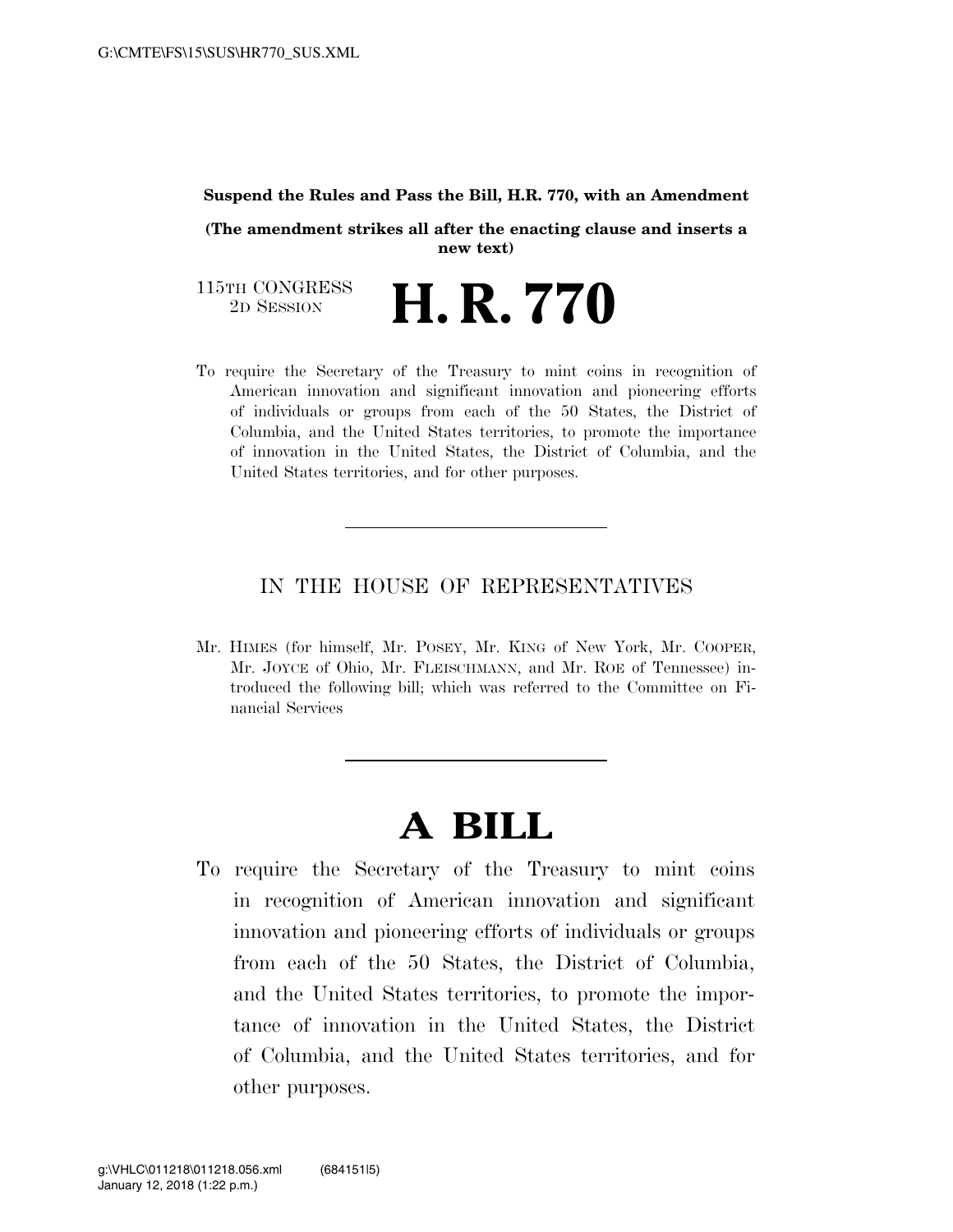*Be it enacted by the Senate and House of Representa-tives of the United States of America in Congress assembled,* 

## **SECTION 1. SHORT TITLE.**

 This Act may be cited as the ''American Innovation \$1 Coin Act''.

# **SEC. 2. AMERICAN INNOVATION \$1 COIN PROGRAM.**

 Section 5112 of title 31, United States Code, is amended by inserting after subsection (v) the following new subsection:

10 "'(w) REDESIGN AND ISSUANCE OF \$1 COINS HON- ORING INNOVATION AND INNOVATORS FROM EACH STATE, THE DISTRICT OF COLUMBIA, AND EACH TERRI-TORY.—

14 "(1) REDESIGN BEGINNING IN 2019.—

15 "(A) IN GENERAL.—Notwithstanding sub-16 section (d)(1) and subsection (d)(2) and in ac- cordance with the provisions of this subsection, during the 14-year period beginning on January 1, 2019 (or such later date as provided under 20 subparagraph (B)(ii)), the Secretary of the Treasury shall mint and issue \$1 coins to be known as 'American Innovation \$1 coins', that—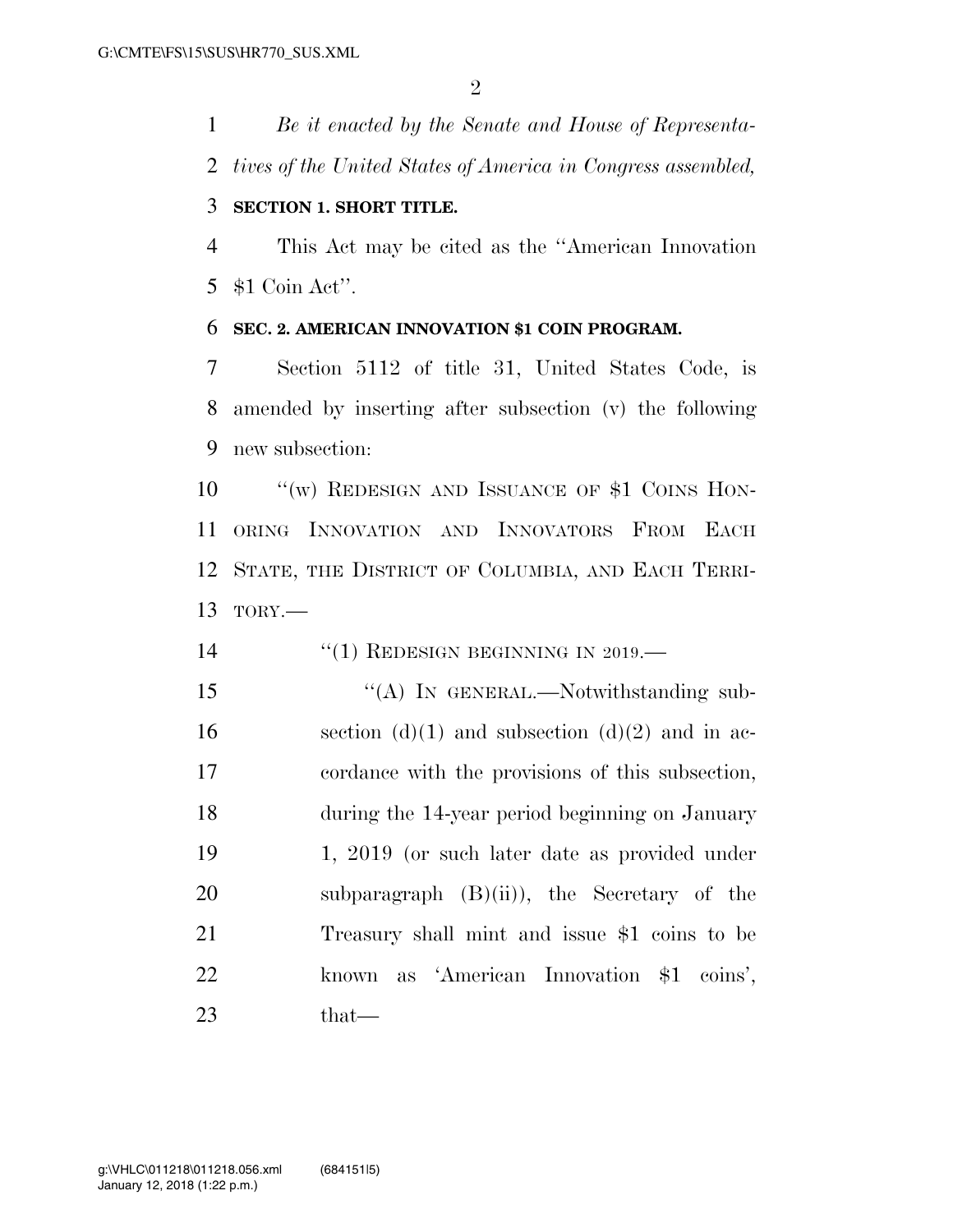| $\mathbf{1}$   | "(i) have designs on the obverse se-          |
|----------------|-----------------------------------------------|
| $\overline{2}$ | lected in accordance with paragraph           |
| 3              | $(2)(A);$ and                                 |
| $\overline{4}$ | "(ii) have a design on the reverse se-        |
| 5              | lected in accordance with paragraph           |
| 6              | (2)(B).                                       |
| 7              | "(B) CONTINUITY PROVISIONS.—                  |
| 8              | "(i) IN GENERAL.—Notwithstanding              |
| 9              | subparagraph $(A)$ , the Secretary shall con- |
| 10             | tinue to mint and issue \$1 coins honoring    |
| 11             | Native Americans and their contributions      |
| 12             | in accordance with subsection (r).            |
| 13             | "(ii) FIRST COIN.—Notwithstanding             |
| 14             | subparagraph $(A)$ , if the Secretary finds   |
| 15             | that it is feasible and cost-effective, the   |
| 16             | Secretary may mint and issue a \$1 coin in    |
| 17             | 2018 to introduce the series of coins de-     |
| 18             | scribed in this subsection, that—             |
| 19             | $\lq\lq$ has the obverse described            |
| 20             | under paragraph $(2)(A);$                     |
| 21             | $\lq\lq$ (II) has a reverse that bears the    |
| 22             | inscription 'United States of America'        |
| 23             | and 'American Innovators' and a rep-          |
| 24             | resentation of the signature of Presi-        |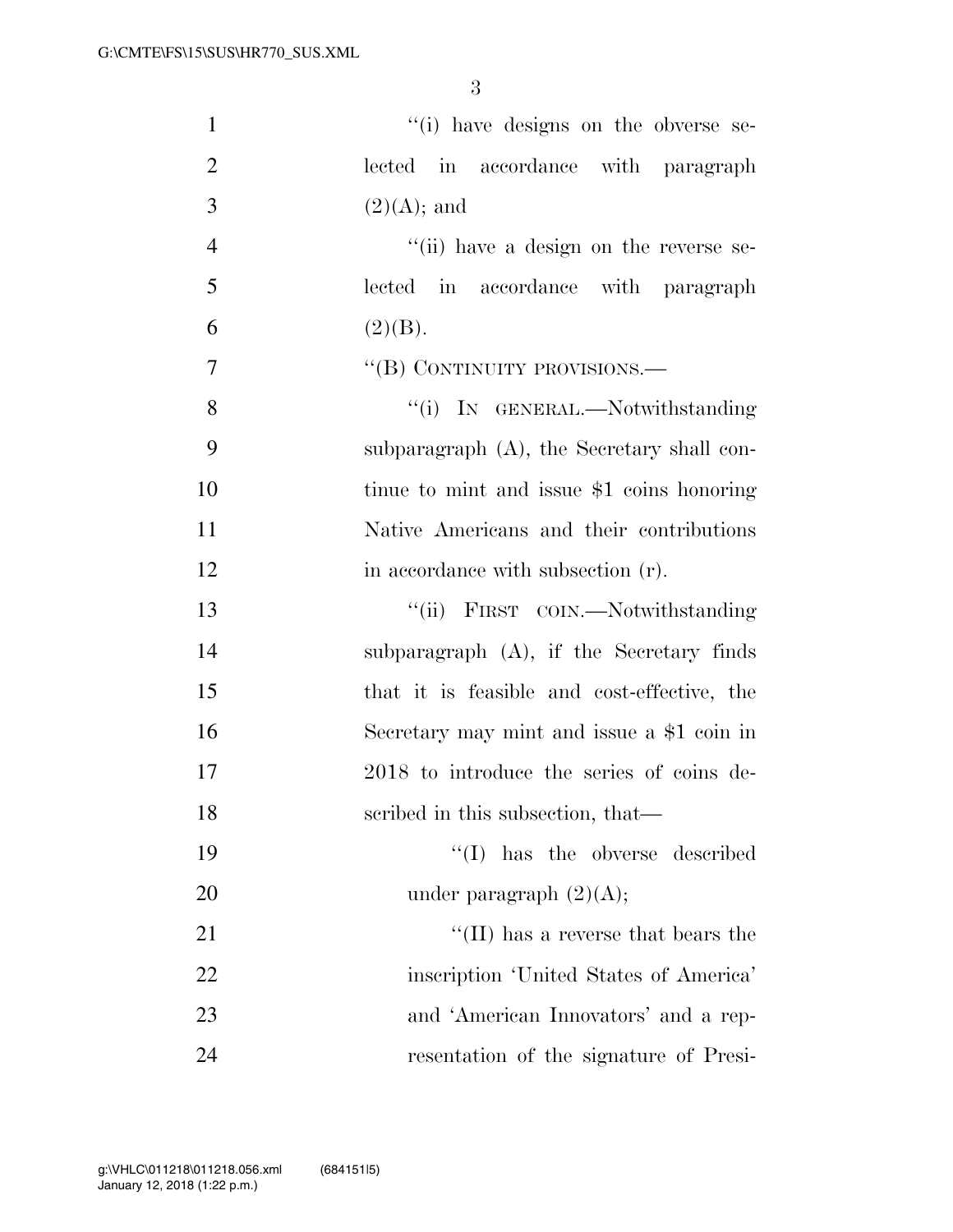| $\mathbf{1}$   | dent George Washington on the first                        |
|----------------|------------------------------------------------------------|
| $\overline{2}$ | United States patent issued;                               |
| 3              | "(III) has the edge-incusing de-                           |
| $\overline{4}$ | scribed under paragraph $(2)(C)$ ; and                     |
| 5              | $\lq\lq (IV)$ the design for which has                     |
| 6              | reviewed by the Citizens Coinage Ad-                       |
| $\overline{7}$ | visory Committee                                           |
| 8              | "(C) DEFINITION OF TERRITORY.-For                          |
| 9              | purposes of this subsection, the term 'territory'          |
| 10             | means the Commonwealth of Puerto Rico,                     |
| 11             | Guam, American Samoa, the United States Vir-               |
| 12             | gin Islands, and the Commonwealth of the                   |
| 13             | Northern Mariana Islands.                                  |
| 14             | "(2) DESIGN REQUIREMENTS.—Notwith-                         |
| 15             | standing subsection $(d)(1)$ and subsection $(d)(2)$ , the |
| 16             | $$1$ coins issued in accordance with paragraph $(1)(A)$    |
| 17             | shall meet the following design requirements:              |
| 18             | "(A) COIN OBVERSE.—The common design                       |
| 19             | on the obverse of each coin issued under this              |
| 20             | subsection shall contain—                                  |
| 21             | $f'(i)$ a likeness of the Statue of Lib-                   |
| 22             | erty extending to the rim of the coin and                  |
| 23             | large enough to provide a dramatic rep-                    |
| 24             | resentation of Liberty;                                    |
| 25             | "(ii) the inscription $\mathcal{I}$ ; and                  |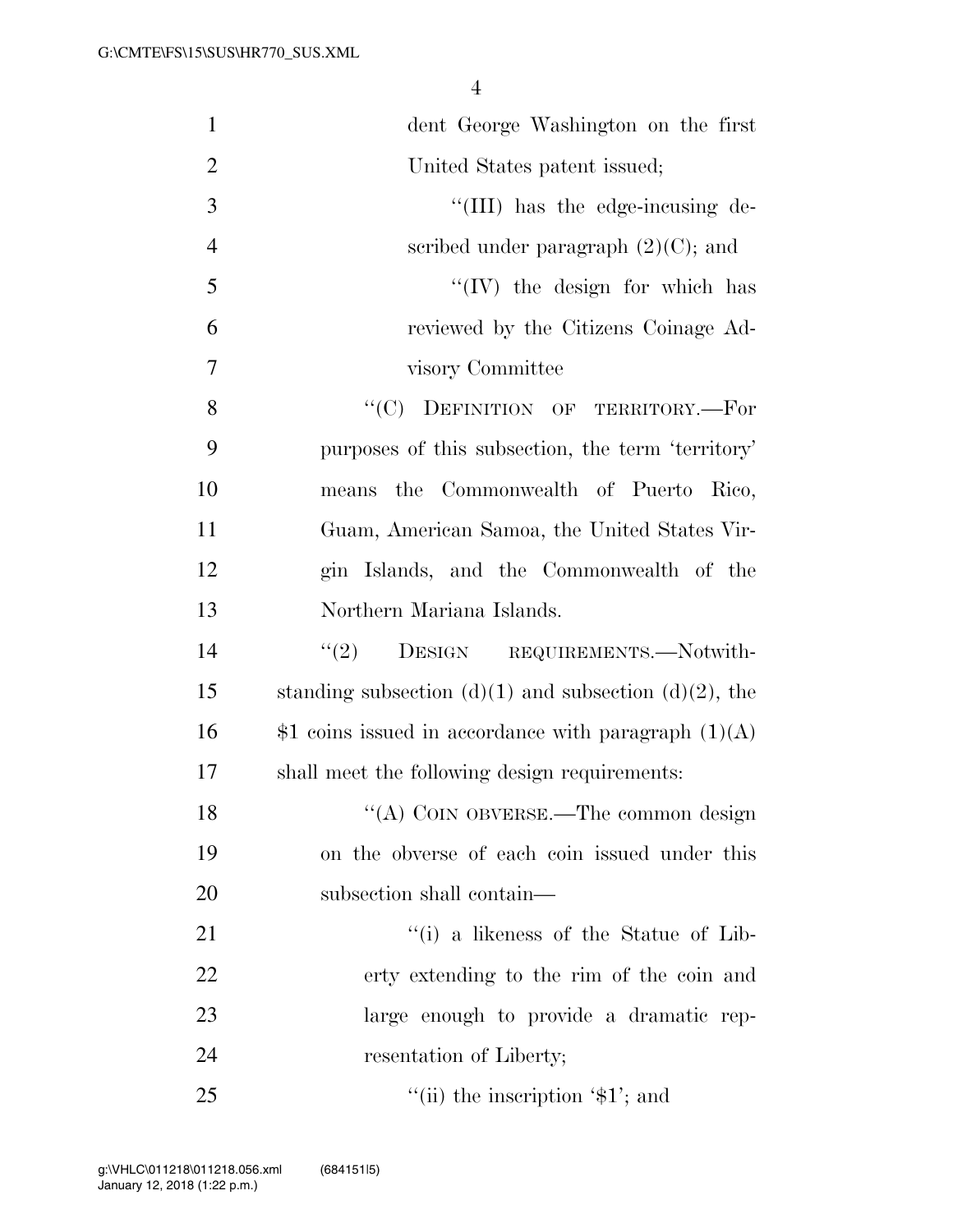| $\mathbf{1}$   | "(iii) the inscription 'In God We            |
|----------------|----------------------------------------------|
| $\overline{2}$ | Trust'.                                      |
| 3              | "(B) COIN REVERSE.—The design on the         |
| $\overline{4}$ | reverse of each coin issued under this sub-  |
| 5              | section shall bear the following:            |
| 6              | "(i) An image or images emblematic           |
| 7              | of one of the following from one of the 50   |
| 8              | States, the District of Columbia, or the     |
| 9              | territories of the United States:            |
| 10             | $\lq (I)$ A significant innovation.          |
| 11             | $\lq\lq$ (II) An innovator.                  |
| 12             | "(III) A group of innovators.                |
| 13             | "(ii) The name of the State, the Dis-        |
| 14             | trict of Columbia, or territory, as applica- |
| 15             | ble.                                         |
| 16             | "(iii) The inscription 'United States        |
| 17             | of America'.                                 |
| 18             | "(C) EDGE-INCUSED INSCRIPTIONS.-             |
| 19             | "(i) IN GENERAL.—The inscription of          |
| 20             | the year of minting or issuance of the coin, |
| 21             | the mint mark, and the inscription 'E        |
| 22             | Pluribus Unum' shall be edge-incused into    |
| 23             | the coin.                                    |
| 24             | "(ii) PRESERVATION OF DISTINCTIVE            |
| 25             | EDGE.—The edge-incusing of the inscrip-      |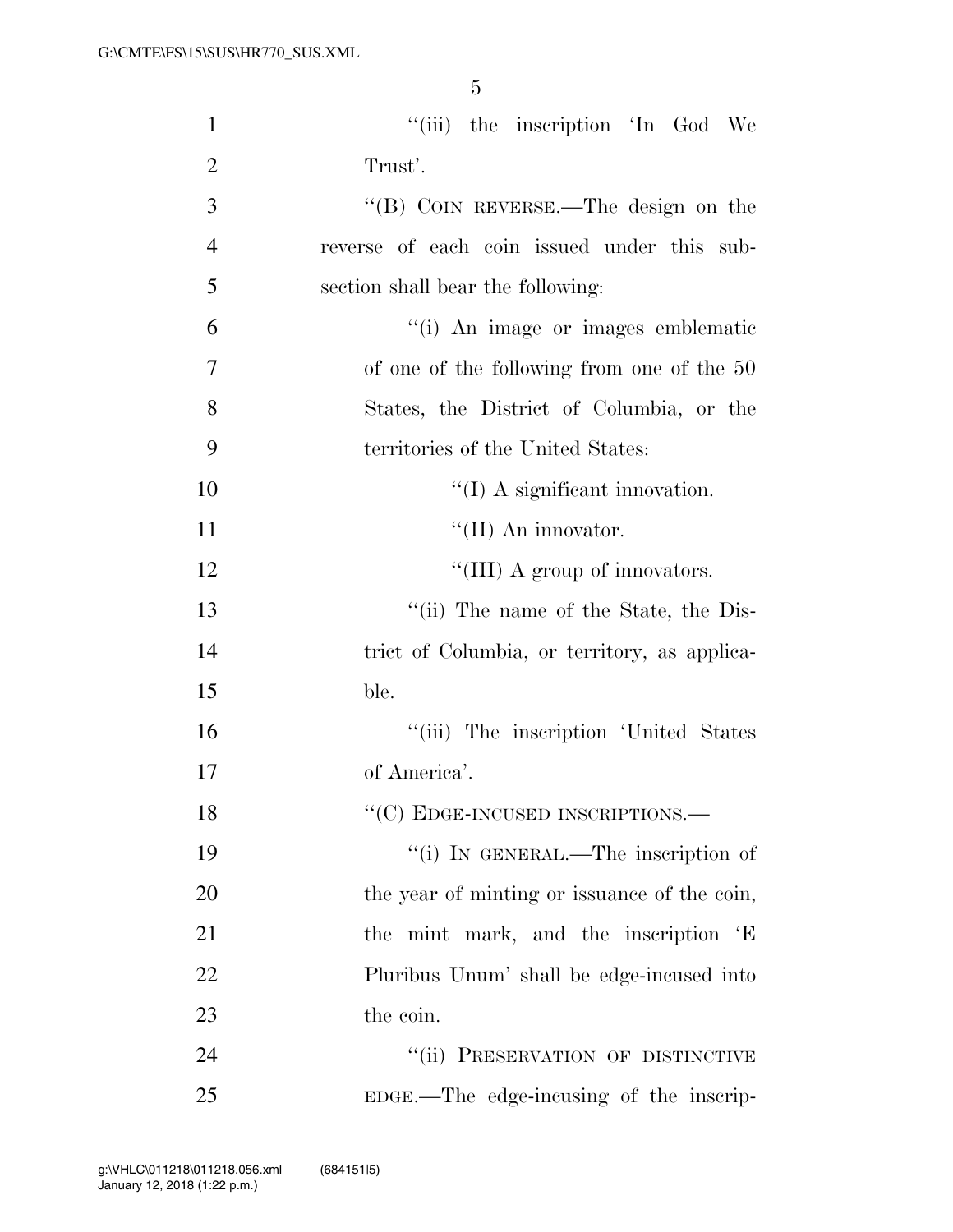| $\mathbf{1}$   | tions under clause (i) on coins issued             |
|----------------|----------------------------------------------------|
| $\overline{2}$ | under this subsection shall be done in a           |
| 3              | manner that preserves the distinctive edge         |
| $\overline{4}$ | of the coin so that the denomination of the        |
| 5              | coin is readily discernible, including by in-      |
| 6              | dividuals who are blind or visually im-            |
| 7              | paired.                                            |
| 8              | "(3) ISSUANCE OF COINS COMMEMORATING IN-           |
| 9              | NOVATION OR INNOVATORS.-                           |
| 10             | "(A) ORDER OF ISSUANCE.—The coins                  |
| 11             | issued under this subsection commemorating ei-     |
| 12             | ther an innovation, an individual innovator, or    |
| 13             | a group of innovators, from each State, the Dis-   |
| 14             | trict of Columbia, or a territory shall be issued  |
| 15             | in alphabetic order of the State, the District, or |
| 16             | territory represented, starting with Alabama,      |
| 17             | and with the District of Columbia following        |
| 18             | Delaware.                                          |
| 19             | $\lq\lq (B)$<br>ISSUANCE OF COINS COMMEMO-         |
| 20             | RATING FOUR INNOVATIONS OR INNOVATORS              |
| 21             | DURING EACH OF 14 YEARS.                           |
| 22             | "(i) IN GENERAL.—Four \$1 coin de-                 |
| 23             | signs as described in this subsection shall        |
| 24             | be issued during each year of the period           |
| 25             | referred to in paragraph $(1)$ until one coin      |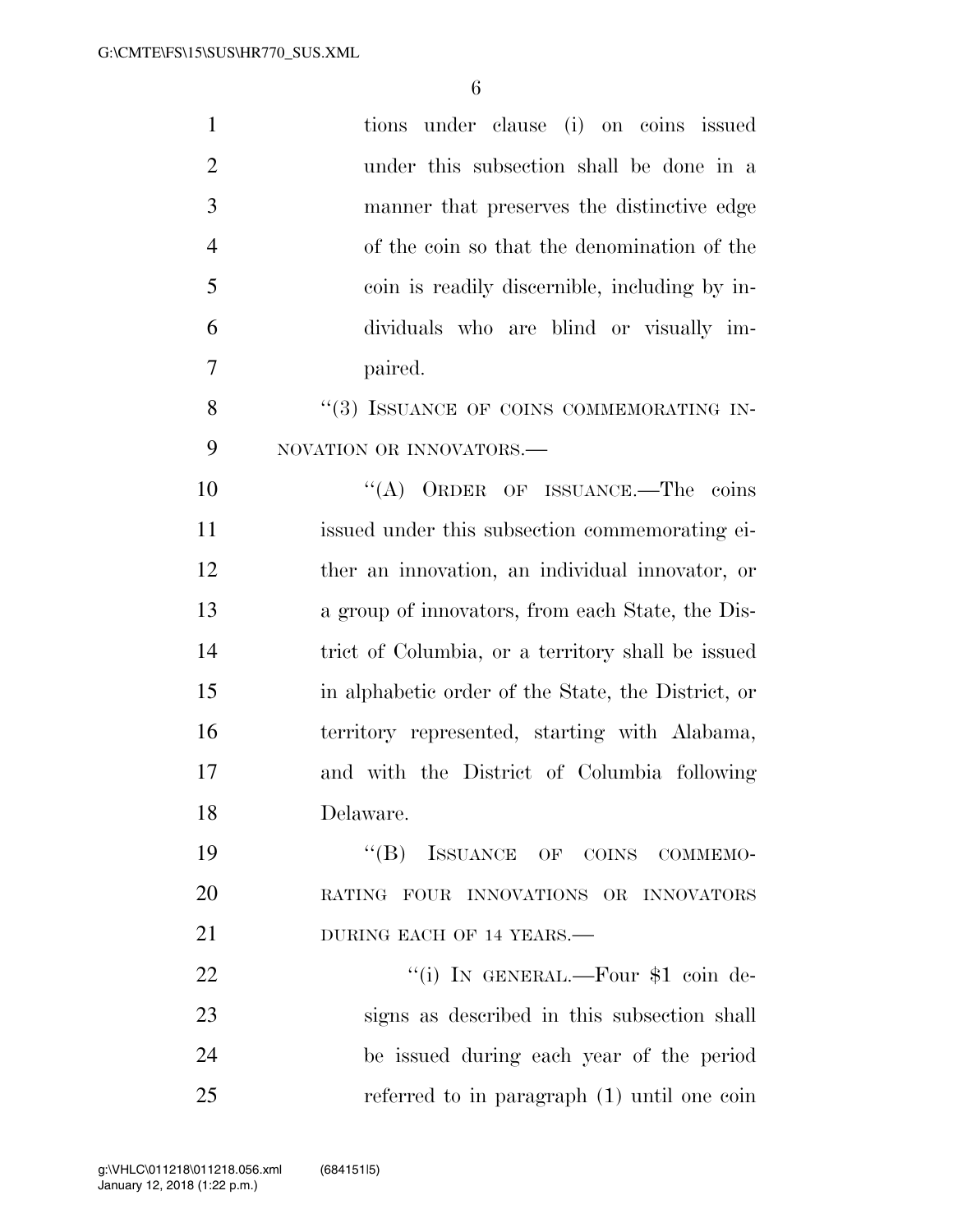| $\mathbf{1}$   | featuring one innovation, an individual in-  |
|----------------|----------------------------------------------|
| $\overline{2}$ | novator, or a group of innovators, from      |
| 3              | each of the States, the District of Colum-   |
| $\overline{4}$ | bia, and territories has been issued.        |
| 5              | "(ii) NUMBER OF COINS OF EACH DE-            |
| 6              | sign.—The Secretary shall prescribe, on      |
| 7              | the basis of such factors as the Secretary   |
| 8              | determines to be appropriate, the number     |
| 9              | of \$1 coins that shall be issued with each  |
| 10             | of the designs selected for each year of the |
| 11             | period referred to in paragraph (1).         |
| 12             | "(iii) APPLICATION IN EVENT OF THE           |
| 13             | ADMISSION OF ADDITIONAL STATES<br>OR         |
| 14             | TERRITORIES.—Notwithstanding clause (i),     |
| 15             | if any additional State or territory is ad-  |
| 16             | mitted into the Union before the end of the  |
| 17             | 14-year period referred to in paragraph      |
| 18             | $(1)$ , the Secretary of the Treasury may    |
| 19             | issue \$1 coins with respect to such addi-   |
| 20             | tional State or territory, in accordance     |
| 21             | with this subsection during any one year of  |
| 22             | such 14-year period, in addition to the four |
| 23             | \$1 coins issued during such year in accord- |
| 24             | ance with clause (i).                        |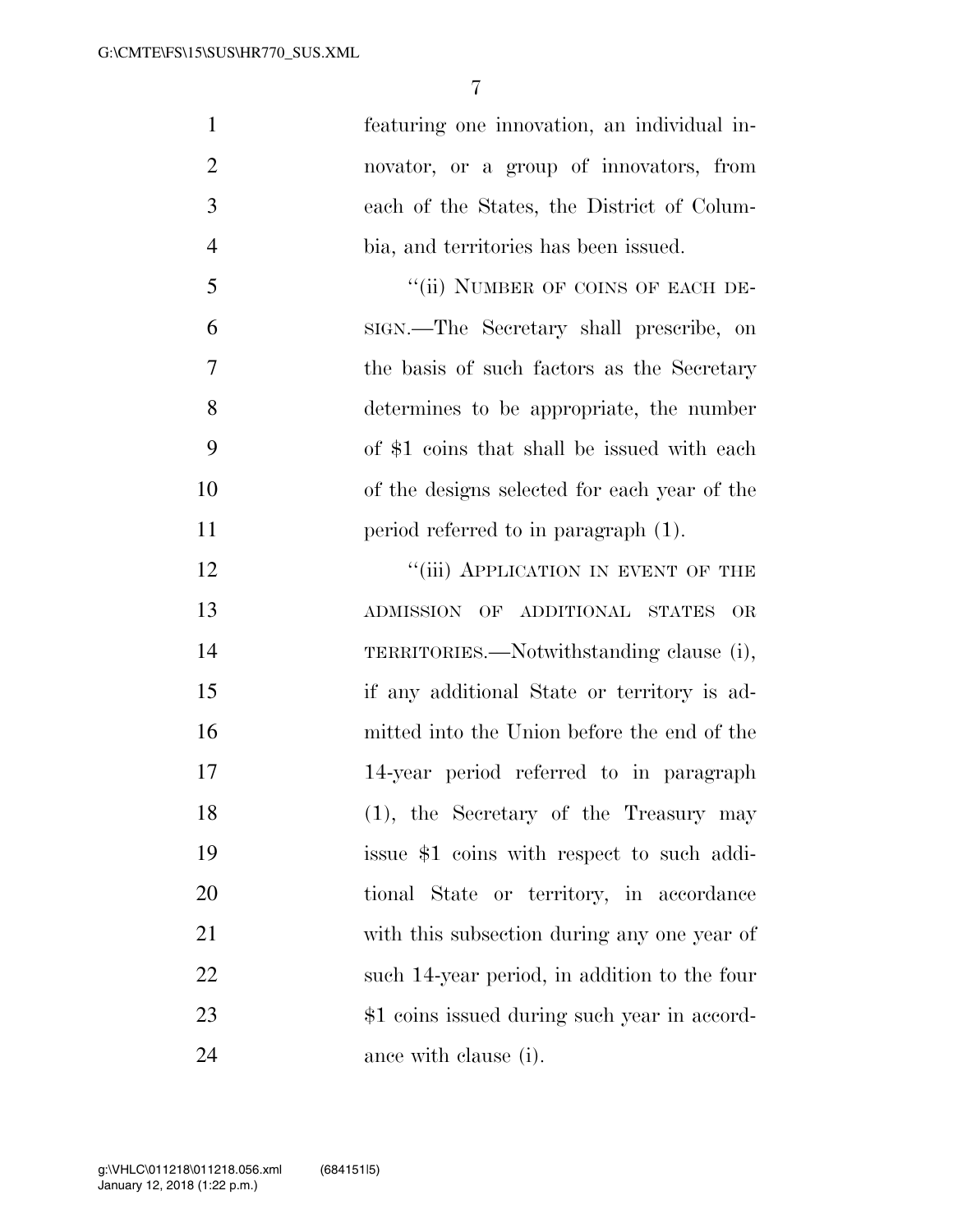| $\mathbf{1}$   | "(iv) APPLICATION IN THE EVENT OF                 |
|----------------|---------------------------------------------------|
| $\overline{2}$ | INDEPENDENCE.—Notwithstanding para-               |
| 3              | graph $(3)(B)(i)$ , if any territory becomes      |
| $\overline{4}$ | independent or otherwise ceases to be a           |
| 5              | territory of the United States before \$1         |
| 6              | coins are minted pursuant to this sub-            |
| 7              | section, the subsection shall cease to apply      |
| 8              | with respect to such territory.                   |
| 9              | "(4) SELECTION OF CONCEPT AND DESIGN.—            |
| 10             | "(A) CONCEPT.—With respect to each                |
| 11             | State, the District of Columbia, and each terri-  |
| 12             | tory to be honored with a coin under this sub-    |
| 13             | section, the selection of the significant innova- |
| 14             | tion, innovator, or group of innovators to be     |
| 15             | borne on the reverse of such coin shall be made   |
| 16             | by the Secretary of the Treasury, after con-      |
| 17             | sultation with the Governor or other chief exec-  |
| 18             | utive of the State, the District of Columbia, or  |
| 19             | territory with respect to which a coin is to be   |
| 20             | issued under this subsection.                     |
| 21             | "(B) DESIGN.—Each of the designs re-              |
| 22             | quired under this subsection shall be selected by |
| 23             | the Secretary after—                              |
| 24             | $\lq$ <sup>"</sup> (i) consultation with—         |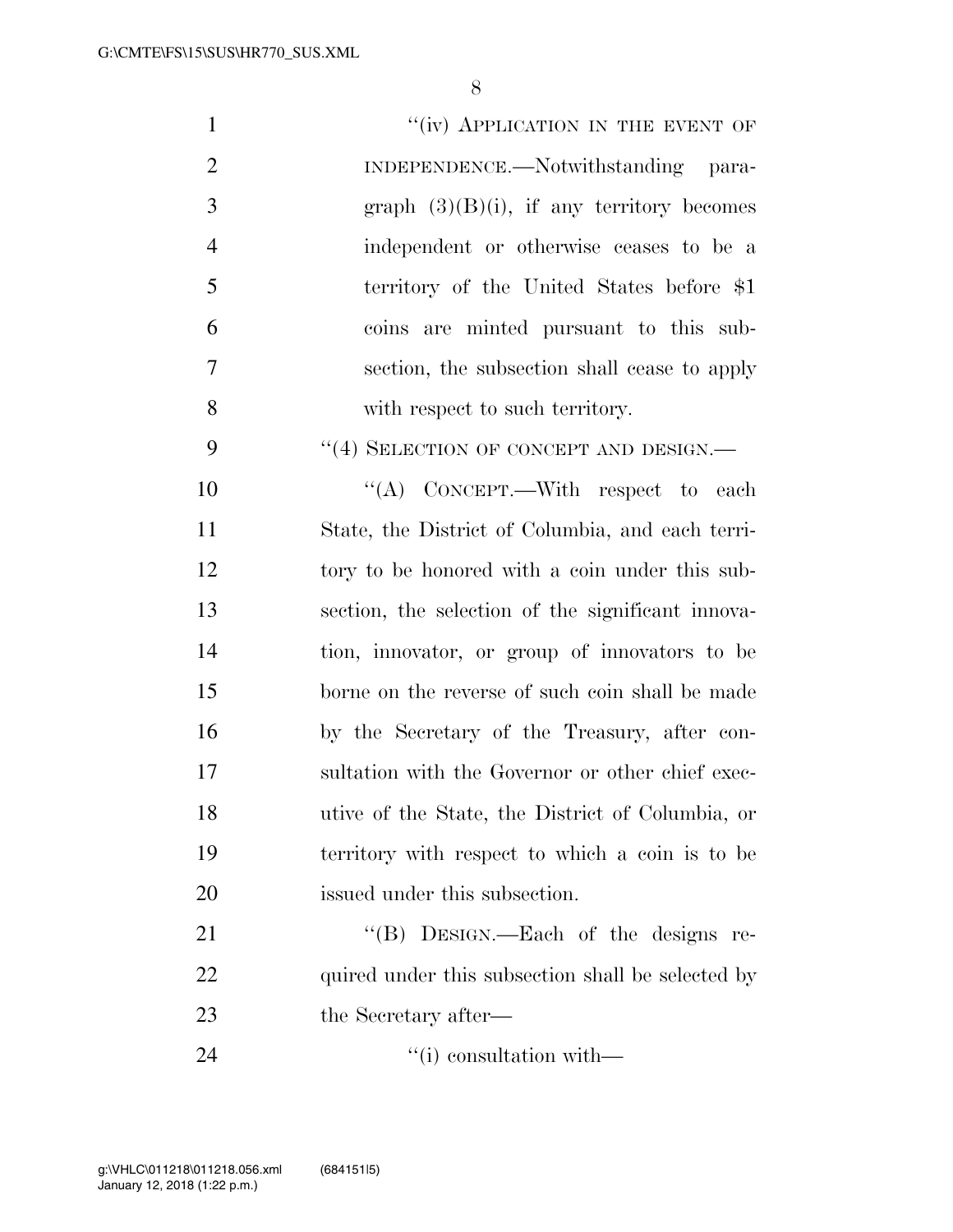| $\mathbf{1}$   | $\lq\lq$ the Governor or other chief               |
|----------------|----------------------------------------------------|
| $\overline{2}$ | executive of the State, the District of            |
| 3              | Columbia, or territory with respect to             |
| $\overline{4}$ | which a coin is to be issued under this            |
| 5              | subsection; and                                    |
| 6              | $\lq\lq$ (II) the Commission of Fine               |
| 7              | Arts; and                                          |
| 8              | "(ii) review by the Citizens Coinage               |
| 9              | Advisory Committee.                                |
| 10             | "(C) SELECTION AND APPROVAL PROC-                  |
| 11             | $ESS.$ --Proposals for designs for \$1 coins under |
| 12             | this subsection may be submitted in accordance     |
| 13             | with the design selection and approval process     |
| 14             | developed by the Secretary in the sole discretion  |
| 15             | of the Secretary.                                  |
| 16             | "(D) STANDARDS.—Because it is impor-               |
| 17             | tant that the Nation's coinage and currency        |
| 18             | bear dignified designs of which the citizens of    |
| 19             | the United States can be proud, the Secretary      |
| 20             | shall not select any frivolous or inappropriate    |
| 21             | design for any \$1 coin minted under this sub-     |
| 22             | section.                                           |
| 23             | PROHIBITION ON CERTAIN<br>``(E)<br>REP-            |
| 24             | RESENTATIONS.—No head and shoulders por-           |
| 25             | trait or bust of any person and no portrait of     |